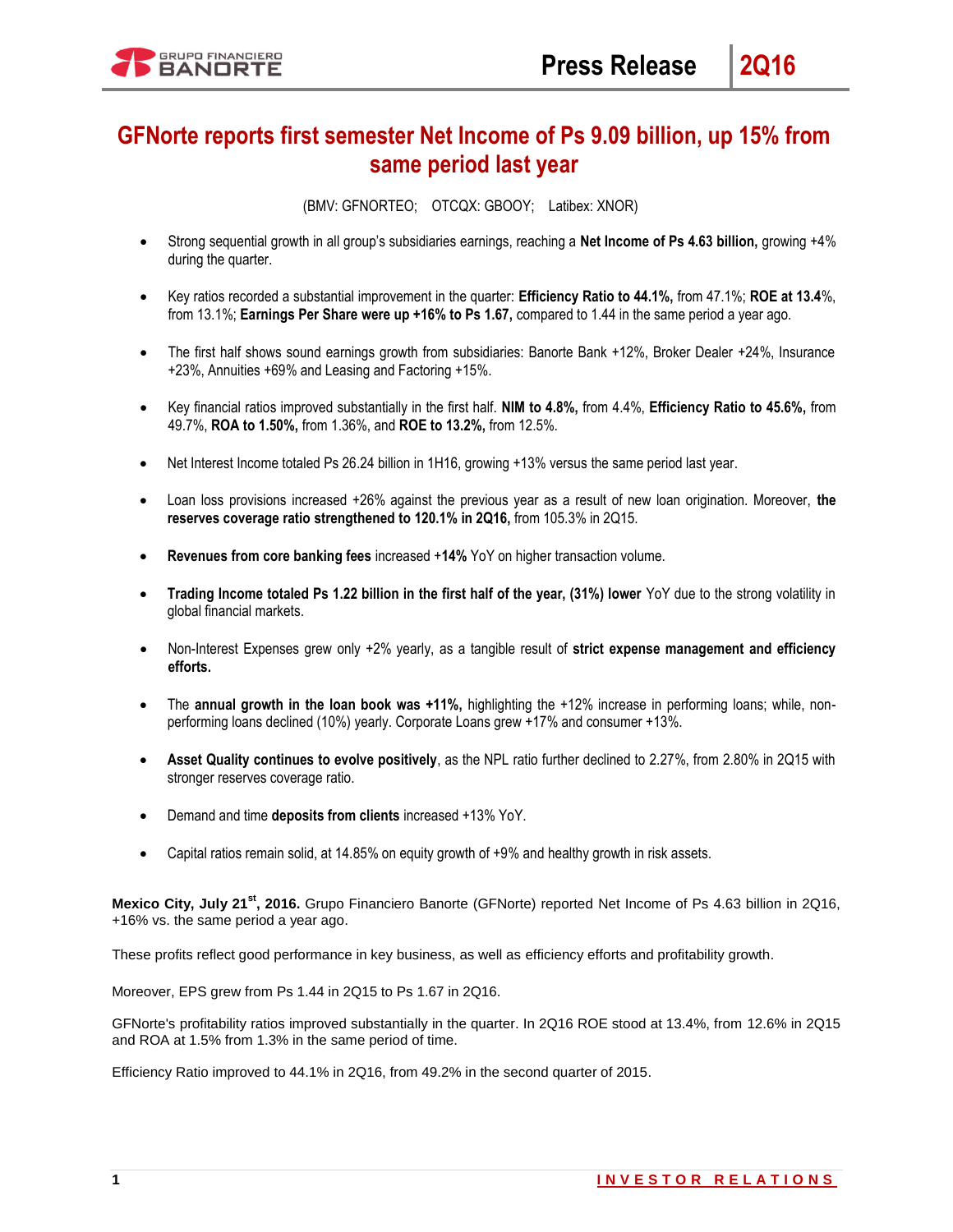

Core deposits increased 13% YoY from Ps 459.71 billion to Ps 519.26 billion in 2Q16. Demand deposits reached a balance of Ps 353.62 billion from Ps 312.88 billion; whereas, time deposits totaled Ps 165.64 billion from Ps 146.83 billion, both on a yearly basis.

During the second quarter of 2016 performing loans increased +12% YoY for an ending balance of Ps 544.01 billion from Ps 485.87 billion in 2Q15. Outstanding growth rate in corporate and consumer loans was presented.

Corporate portfolio posted an important increase of +17% YoY, reaching a balance of Ps 78.84 billion in 2Q15 from Ps 91.86 billion a year ago.

Moreover the Consumer book, up +13% YoY, increased from Ps 164.83 billion to Ps 186.98 billion in 2Q16.

Within this segment, ending balances were: Car with Ps 13.50 billion, up +18% YoY; Payroll with Ps 42.01 billion, +15% above vs. 2Q15 and Mortgage with Ps 106.19 billion, +13% YoY.

Good asset quality maintained in 2Q16. NPL ratio declined to 2.27%, from 2.80% in 2Q15.

Contribution per subsidiary to GFNorte's Net Income was: Banking Sector 71.0%, Seguros Banorte 11.8%, Afore XXI Banorte 6.6% and Casa de Bolsa Banorte Ixe 3.5%.

# **Recent Events**

# **1. CORPORATE RESTRUCTURING: CREATION OF BANORTE AHORRO Y PREVISIÓN**

During 2016 GFNorte has launched a series of efforts to consolidate as a leading institution in Mexico. One of these initiatives is related to improve the Group's and its subsidiaries' corporate structure, aiming to:

- provide greater flexibility to foster the Group's growth;
- align business units and subsidiaries to GFNorte's diversification strategy;
- improve the capital allocation of the entities comprising it.

As per approval of the Board of Directors of the company, at the end of 2015 GFNorte requested authorization to the Ministry of Finance (SHCP) for:

- 1) creating the Sub-holding Banorte Ahorro y Previsión, S.A. de C.V. (Banorte Ahorro y Previsión or BAP);
- 2) GFNorte's investing 99.9% of the equity at the newly created Sub-holding –- Banorte Ahorro y Previsión;
- 3) GFNorte's transmitting its holding of representative shares of Pensiones Banorte, S.A de C.V., Grupo Financiero Banorte (Pensiones Banorte) and Seguros Banorte, S.A. de C.V., Grupo Financiero Banorte (Seguros Banorte) equity towards BAP, through contribution in kind, given the capital increase to be carried out at BAP.

It is informed that on March 16<sup>th</sup>, the SHCP – considering the opinion of Banco de México, the National Banking and Securities Commission (CNBV) and the National Insurance and Bonding Commission (CNSF) – authorized items 1 and 2, through the communication No. UBVA/DGABV/213/2016.

As a result, on March  $30<sup>th</sup>$ , the Sub-holding company was formally constituted by Bylaws 187,394, registered at *Registro Público de la Propiedad y Comercio* on April 29<sup>th</sup>. Furthermore, on April 20<sup>th</sup> the SHCP approved Banorte Ahorro y Previsión's Bylaws, through the communication No. UBVA/DGABV/330/2016.

Regarding item 3 –transmission of Pensiones Banorte and Seguros Banorte shares towards BAP -, it is subject to the corresponding authorizations of the CNBV, CNSF and the National Commission of the Retirement Saving Funds System (CONSAR).

Banorte Ahorro y Previsión will be subject to the inspection and surveillance of the CNBV, in accordance with Article 94 of the Law Regulating Financial Groups (LRAF) and 37 of the General Rules for Financial Groups.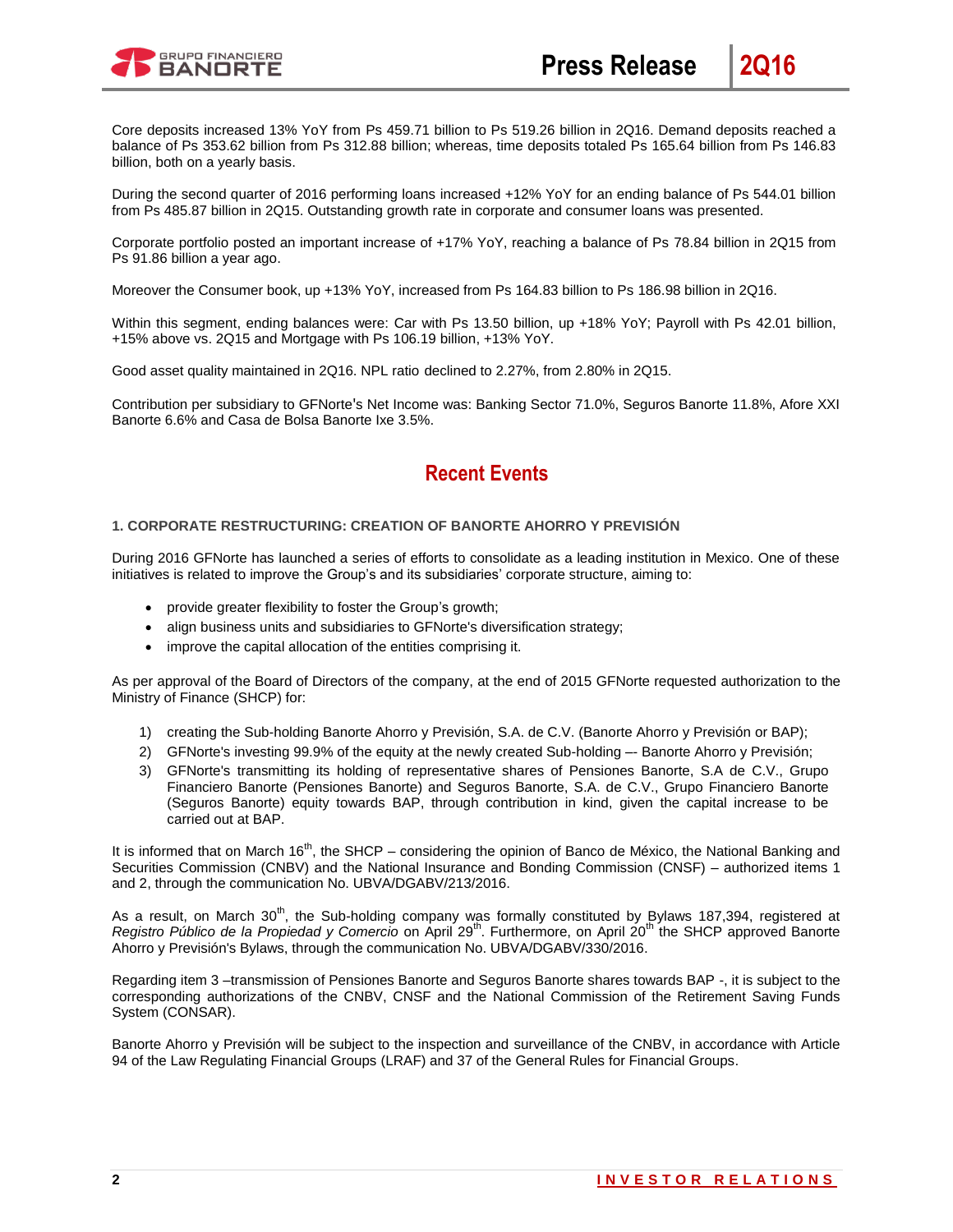

### **2. SHAREHOLDERS' ASSEMBLY**

GFNorte's Annual General Shareholders' Meeting was held on April  $22^{nd}$ , with a 76.97% representation of the total subscribed, paid and voting shares of the Company's capital. The resolutions adopted by the Assembly were:

- 1. Approval of the reports referred in section IV, Article 28 of the Securities Market Law, corresponding to the year ending December 31<sup>st</sup>, 2015.
- 2. Distribution of the 2015 net income amounting to Ps 17.09 billion, applied into the account "Retained Earnings from prior Years", as it was not necessary to allocate resources into the account "Legal Reserve" since it is fully constituted.
- 3. Approval of the Board of Directors' composition of 15 Proprietary Members, and if the case, of their respective Alternate Members, appointing the following people and their duties for the year 2016, qualifying the corresponding members' independence as long as they do not fall within the restrictions outlined in the Securities Market Law nd the Law Regulating Financial Groups.

| <b>Proprietary Members</b>                   |             | <b>Alternate Members</b>                    |             |  |
|----------------------------------------------|-------------|---------------------------------------------|-------------|--|
| Carlos Hank González                         | Chairman    | Graciela González Moreno                    |             |  |
| Juan Antonio González Moreno                 |             | Juan Antonio González Marcos                |             |  |
| David Juan Villarreal Montemayor             |             | Carlos de la Isla Corry                     |             |  |
| José Marcos Ramírez Miguel                   |             | Juan Carlos Braniff Hierro                  |             |  |
| Everardo Elizondo Almaguer                   | Independent | Alberto Halabe Hamui                        | Independent |  |
| Carmen Patricia Armendáriz Guerra            | Independent | Roberto Kelleher Vales                      | Independent |  |
| Héctor Federico Reyes-Retana y Dahl          | Independent | Manuel Aznar Nicolín                        | Independent |  |
| Eduardo Livas Cantú                          | Independent | <b>Robert William Chandler Edwards</b>      | Independent |  |
| Alfredo Elías Ayub                           | Independent | Isaac Becker Kabacnik                       | Independent |  |
| Adrián Sada Cueva                            | Independent | José María Garza Treviño                    | Independent |  |
| Alejandro Burillo Azcárraga                  | Independent | Javier Braun Burillo                        | Independent |  |
| José Antonio Chedraui Eguía                  | Independent | Rafael Contreras Grosskelwing               | Independent |  |
| Alfonso de Angoitia Noriega                  | Independent | Guadalupe Phillips Margain                  | Independent |  |
| Olga María del Carmen Sánchez Cordero Dávila | Independent | Eduardo Alejandro Francisco García Villegas | Independent |  |
| Thomas Stanley Heather Rodríguez             | Independent | Ricardo Maldonado Yáñez                     | Independent |  |

- 4. Héctor Ávila Flores was designated as Secretary of the Board of Directors; but, he is not a board member.
- 5. Designation of Héctor Reyes-Retana y Dahl as Chairman of the Audit and Corporate Practices Committee. 6. Approval to allocate the amount of Ps. 3.95 billion, equivalent to 1.5% of the Financial Groups' market capitalization value as of December 2015, charged against equity, to purchase Company's shares during 2016, and will consider those transactions to be carried out in 2016 and until April 2017, subject to the Treasury's Policy for Transactions with Shares.

#### **3. CREDIT RATINGS**

#### *Moody´s review Banorte's ratings*

On June 29<sup>th</sup>, Moody's revised different ratings for Banco Mercantil del Norte, S.A., Institución de Banca Múltiple ("Banorte") and Arrendadora y Factor Banorte, S.A. de C.V. ("Arrendadora y Factor Banorte").

The rating action was due to the confirmation of some ratings and the change in others (detailed list below) as a result of the decreased of the BCA, reflecting the change in the Mexican macroeconomic environment and similarly affecting other banks' ratings.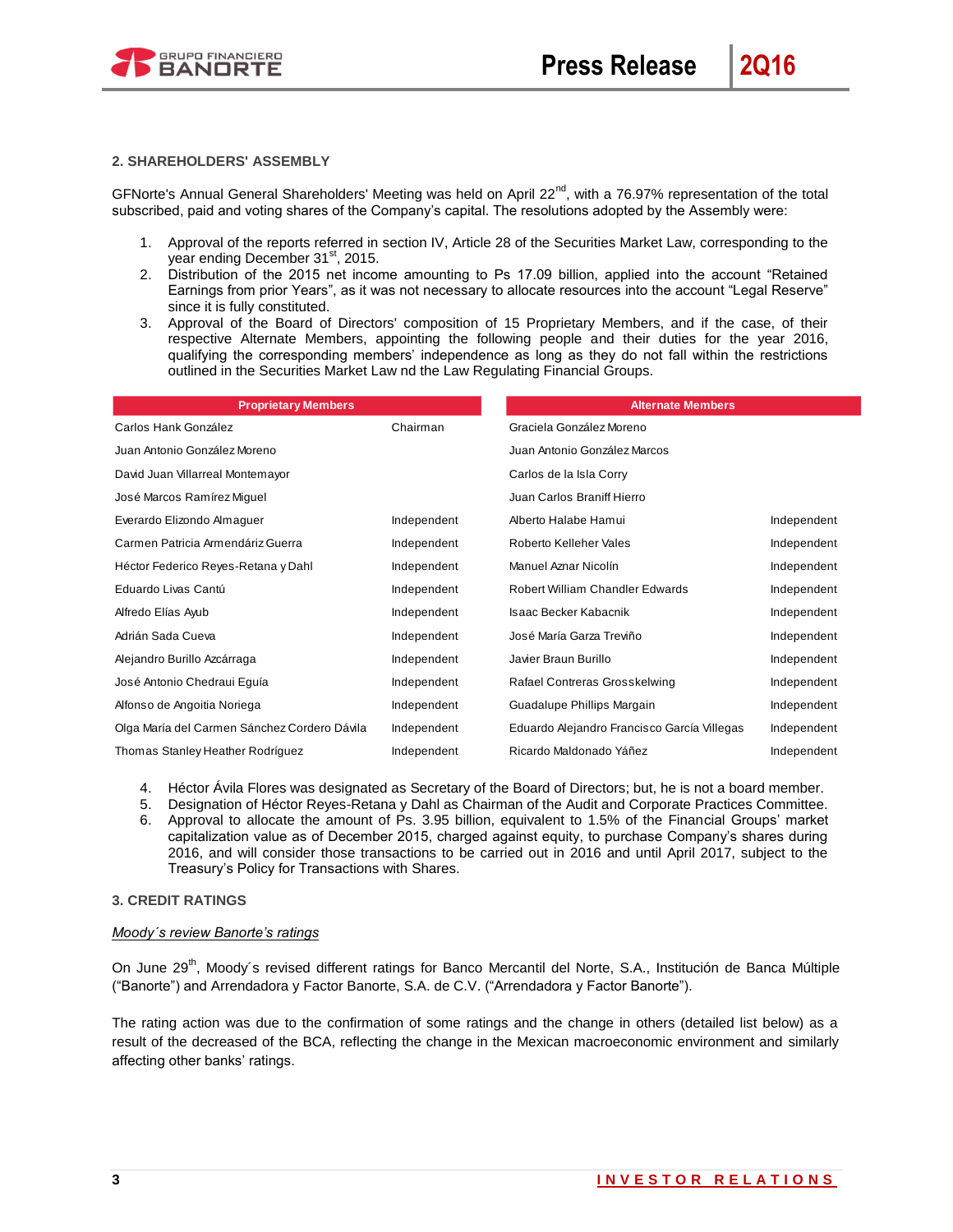

Confirmed ratings for Banorte:

# International

- Long term local currency deposits rating of **A3; negative outlook**
- Long-term foreign currency deposits rating of **A3; negative outlook**
- Long-term counterparty risk assessment of **A2 (cr)**
- Short-term counterparty risk assessment of **Prime-1 (cr)**

# **Domestic**

- National Scale Long term deposits rating of **Aaa.mx**
- Confirmed ratings for Banorte Cayman:
- Long-term counterparty risk assessment of **A2 (cr)**
- Short-term counterparty risk assessment of **Prime-1 (cr)**
- Negative outlook.

The tables below show modified ratings:

| <b>Banco Mercantil del Norte</b> |                                                     |                     |                |  |  |
|----------------------------------|-----------------------------------------------------|---------------------|----------------|--|--|
|                                  |                                                     | Former              | <b>Current</b> |  |  |
| International                    | Outlook                                             | <b>Under Review</b> | Negative       |  |  |
|                                  | Baseline Credit Assessment                          | baa1                | baa2           |  |  |
|                                  | Long term local currency subordinated debt          | Baa2                | Baa3           |  |  |
|                                  | Long term local currency junior subordinated debt   | Baa3 (hyb)          | Ba1 (hyb)      |  |  |
|                                  | Long term foreing currency junior subordinated debt | Baa3                | Ba1            |  |  |
|                                  | Adjusted baseline credit assesment                  | baa1                | baa2           |  |  |
| Domestic                         | Subordinated debt - Long term                       | Aa $2$ .mx          | Aa3.mx         |  |  |
|                                  | Junior Subordinated debt - Long term                | Aa3.mx (hyb)        | $A1$ .mx       |  |  |

| Arrendadora y Factor Banorte |                                        |               |                |  |  |
|------------------------------|----------------------------------------|---------------|----------------|--|--|
|                              |                                        | <b>Former</b> | <b>Current</b> |  |  |
| International                | Long term local currency issuer        | Baa1          | Baa2           |  |  |
|                              | Long term local currency senior debt   | $(P)$ Baa1    | $(P)$ Baa2     |  |  |
| Domestic                     | National Scale - Long term issuer      | Aa1.mx        | Aa2.mx         |  |  |
|                              | National Scale - Long term senior debt | Aa1.mx        | Aa2.mx         |  |  |

# *Standard & Poor's upgraded Banorte's long-term global scale rating to "BBB+"*

On May 12<sup>th</sup> Standard & Poor's ("S&P") upgraded Banorte's long-term global scale rating to "BBB+" from "BBB" and affirmed its short-term global scale and long & short-term national scale ratings. Moreover, S&P also ratified ratings for Casa de Bolsa Banorte Ixe, S.A. de C.V. ("Casa de Bolsa Banorte Ixe"), both institutions maintaining stable outlook.

The aforementioned rise derived mainly from three elements, i) Banorte's designation as Level II - Domestic Systemically Important Financial Institution by the National Banking and Securities Commission ("CNBV"), ii) the bank's position as the third largest bank in the country in terms of total deposits and iii) the strong presence in the retail segment, which is expected to continue growing in the future.

S&P recognizes Banorte's importance in the Mexican financial system and its impact towards adverse situations. Likewise, it considers portfolio's growth, diversifications and mix, as well as its stable market share.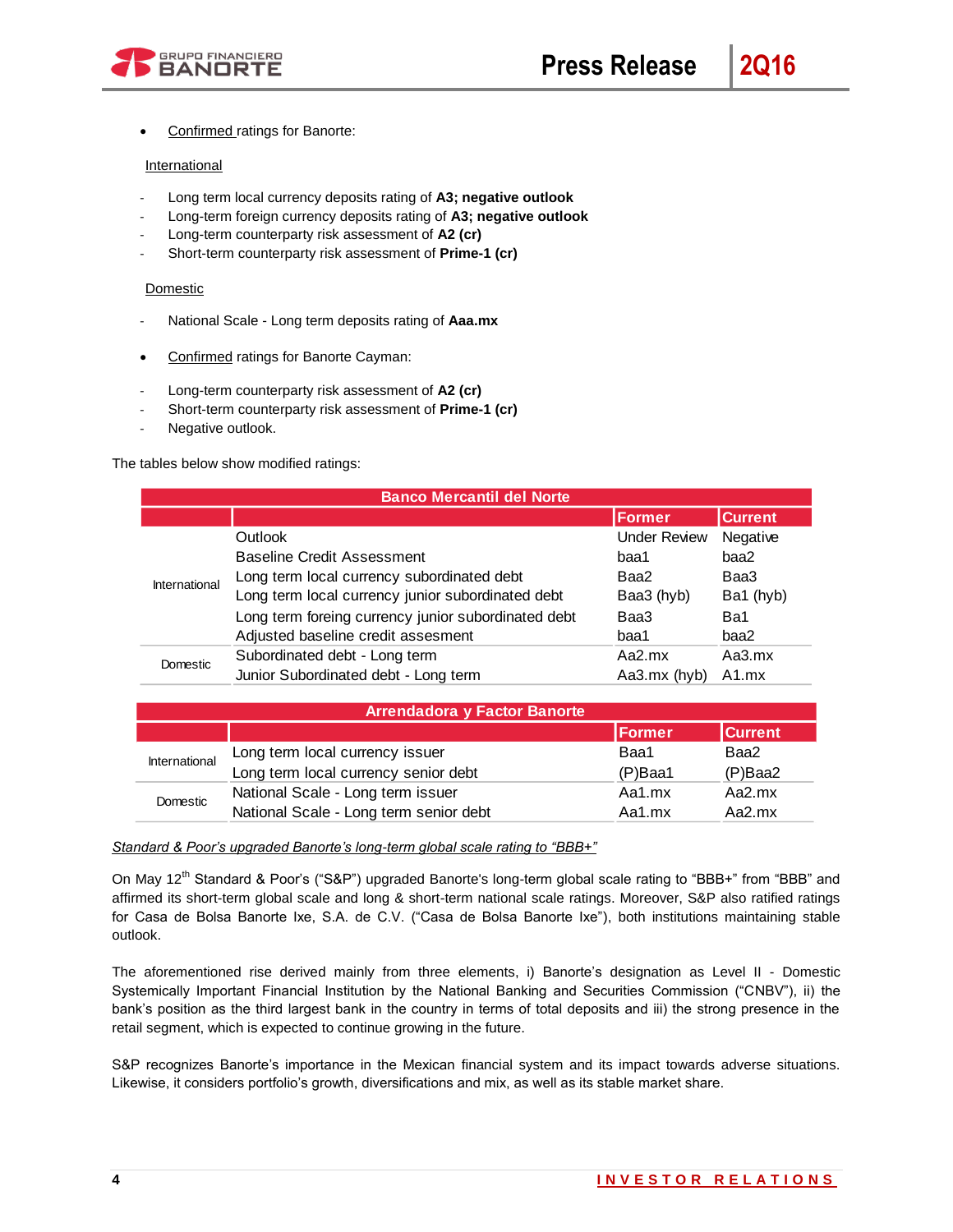

The following rating for Banorte was modified:

- Counterparty Credit – Long-term from "BBB" to "**BBB+**"

Below is the list of confirmed ratings:

#### **Banorte:**

- Counterparty Credit Short-term "**A-2**"
- National Scale Counterparty Credit Short-term "**mxA-1+**"
- National Scale Counterparty Credit Long-term "**mxAAA**"

#### **Casa de Bolsa Banorte Ixe:**

- National Scale Counterparty Credit Short-term "**mxA-1+**"
- National Scale Counterparty Credit Long-term "**mxAAA**"

# **4. BANORTE IXE TARJETAS MERGES WITH BANCO MERCANTIL DEL NORTE**

On May 2<sup>nd</sup> took place the legal merger (the "Merger") between Banorte-Ixe Tarjetas, S.A. de C.V., SOFOM, E.R. ("Banorte-Ixe Tarjetas") and Banorte, the latter as the merging entity.

This event took place following receipt of authorization by the Ministry of Finance and Public Credit number No. UBVA/023/2016 dated April 15<sup>th</sup>, 2016.

As part of the process, in GFNorte's Extraordinary General Shareholders' Meeting held on November 19<sup>th</sup>, 2015, the following amendments were approved: i) to the second article of the Corporate bylaws, aiming to exclude Banorte-Ixe Tarjetas as an entity that comprises the Financial Group; and ii) to the Agreement of Shared Responsibilities according to the Law Regulating Financial Groups, in order to remove Banorte-Ixe Tarjetas from it and have Banorte as successor of that company.

The Merger's agreements, along with their corresponding authorizations, were properly subscribed in the Public Registry of Commerce of Mexico City and Monterrey, N.L., thus, as of this date all the legal effects are ongoing.

#### *It's noteworthy that the Merger will not affect Banorte's consolidated financial statements, since Banorte-Ixe Tarjetas, as its subsidiary, already consolidated its financial information in it.*

#### **5. BANORTE IS A LEVEL II - DOMESTIC SYSTEMICALLY IMPORTANT FINANCIAL INSTITUTION**

On May 2<sup>nd</sup> Banorte was designated as a Level II - Domestic Systemically Important Financial Institution by the CNBV, which highlights Banorte's importance in the Mexican Financial System. The aforementioned derives from an evaluation carried out by the CNBV's Board with Credit Institutions' information as of December 2015 and implies that Banorte must maintain a capital buffer of 0.90 pp, to be constituted progressively in up to four years, additional to the regulatory Capitalization Ratio ("CR") of 10.5%, this means that Banorte's minimum CR will amount to 11.4% at the end of 2019.

| <b>Date</b>  | <b>CR</b> | Tier <sub>1</sub> | <b>Core Tier 1</b> |
|--------------|-----------|-------------------|--------------------|
| Current      | 10.50%    | 8.50%             | 7.00%              |
| Dec 31, 2016 | 10.73%    | 8.73%             | 7.23%              |
| Dec 31, 2017 | 10.95%    | 8.95%             | 7.45%              |
| Dec 31, 2018 | 11.18%    | 9.18%             | 7.68%              |
| Dec 31, 2019 | 11.40%    | 9.40%             | 7.90%              |

It's noteworthy that even though the CNBV will allow a progressive fulfillment, Banorte's CR was 14.85% as of June 30<sup>th</sup>, so Banorte complies with the new requirement.